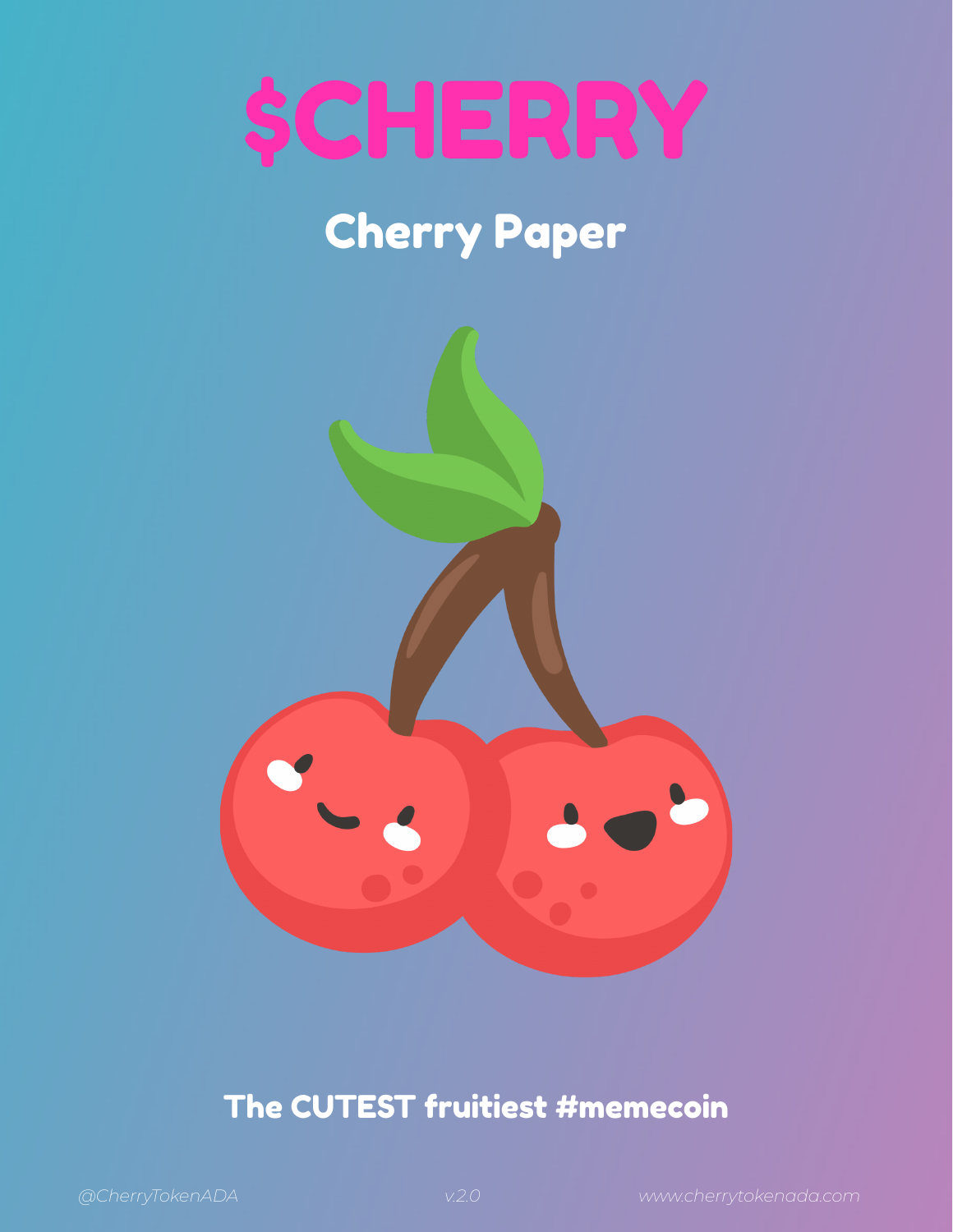## Table of Contents

- I. Introduction
- II. Advanced Tokenomics
- III. The Juicer
- IV. The Treasury
- V. The Discord
- VI. Governance Voting
- VII. Governance
- VIII. Cherry NFTs
	- IX. Public Wallet Addresses
	- X. The Team
	- XI. Disclaimer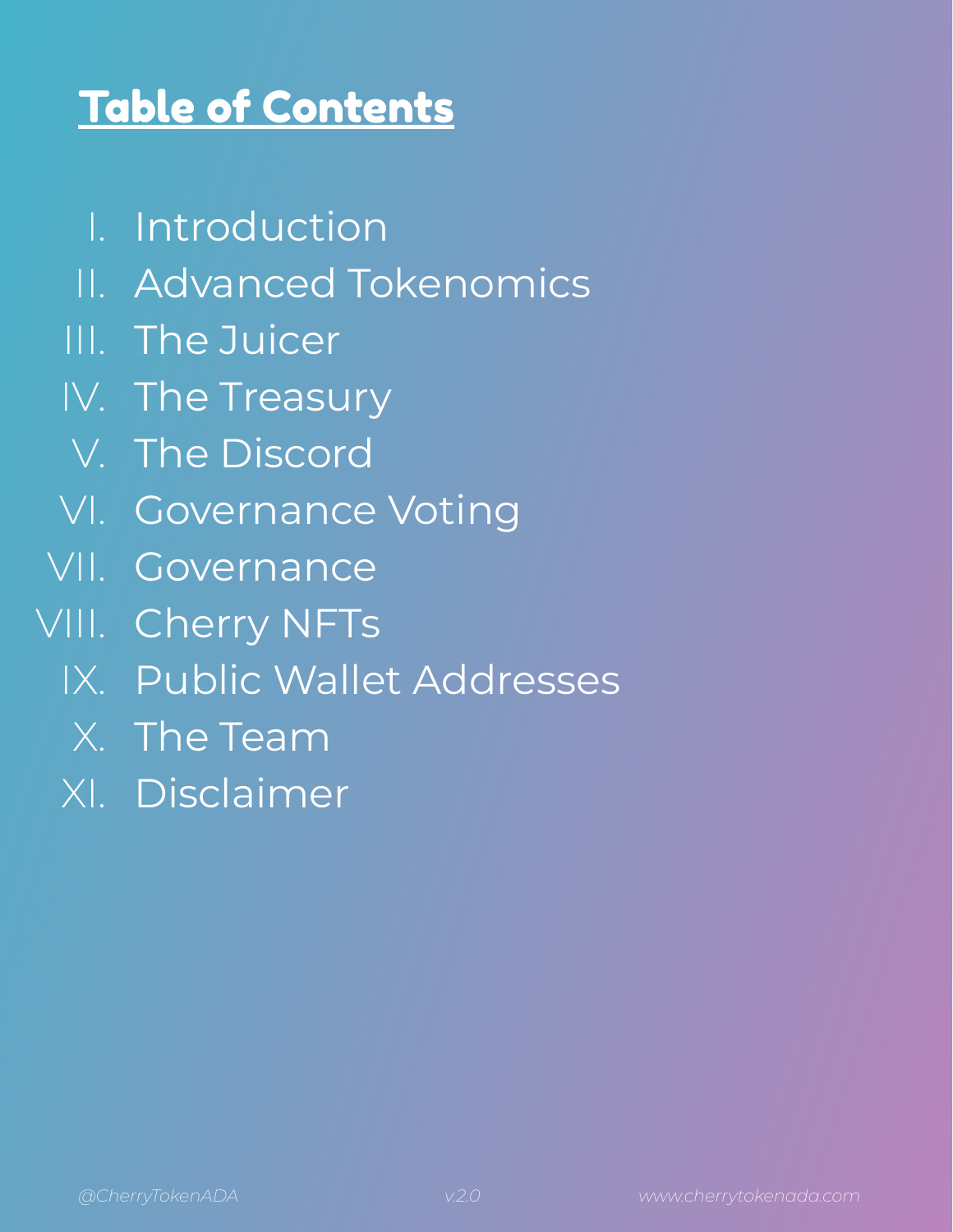### Introduction

\$CHERRY Token was created to provide the Cardano community with a #memecoin that's not a dog, or a buffalo, or a claw machine stuffed crustacean. Dog coins are so yesterday. It's time for a cute ass fruit coin.

### *Technical Details*

Simple. We are a fruit. A cute fruit. Sometimes sweet, sometimes tart, always juicy! Unlike other memecoins, we're here to stick around after genesis. That is, after all, why you're reading Cherry Paper 2.0!

### *History*

Cherry Token started as a simple meme coin with no direction. We developed the juicer with very basic tokenomics that mirrored the most popular meme coins around the time cherry was minted.

### From the original Cherry Paper:

"Why? As a joke! If another dog coin can pop up, why not a fruit coin. The ultimate topping for a Sundae? The literal Cherry on top? I don't know, why not??? Plus we love Cardano."

### *Future*

The future is bright and now we're looking to take things one step further.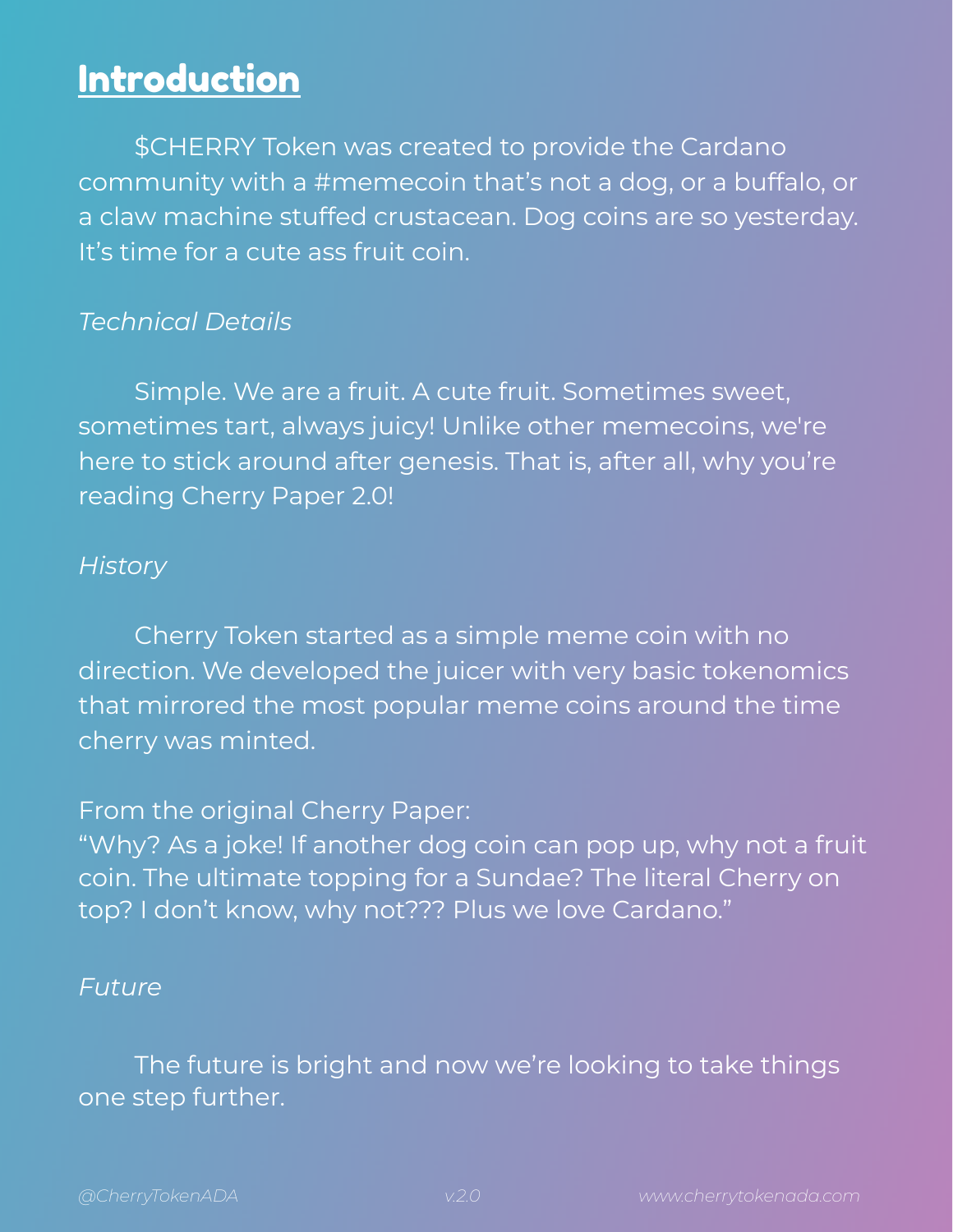### Advanced Tokenomics

Now for the main reason you're even reading this Cherry Paper. If we aim to be the best topping on a Sundae, better than any old poop coin, then we need to establish advanced tokenomics that lend real utility to cherry token. At genesis, we set aside 50% of the supply. (This paper will provide links to various wallet addresses for proof further down) Initially we decided "...instead of gifting it to Charles, we are going to let the community decide. More info coming." Well we've settled on a decision. With the adoption of Cherry Paper 2.0, this 50% will be considered completely null and void.

We will burn these tokens by sending them to the "always-fails.plutus" smart contract that IOHK includes in the source code of 'cardano-node'.

That address is:

*addr1w8qvvu0m5jpkgxn3hwfd829hc5kfp0cuq83tsvgk44752dsea0svn* The link to the Github of this contract script is here[:](https://github.com/input-output-hk/cardano-node/blob/master/scripts/plutus/scripts/always-fails.plutus)

[https://github.com/input-output-hk/cardano-node/blob/master/scripts/plutus/s](https://github.com/input-output-hk/cardano-node/blob/master/scripts/plutus/scripts/always-fails.plutus) [cripts/always-fails.plutus](https://github.com/input-output-hk/cardano-node/blob/master/scripts/plutus/scripts/always-fails.plutus)

This effectively sets the Circulating Supply to 500 Trillion CHERRY Tokens.

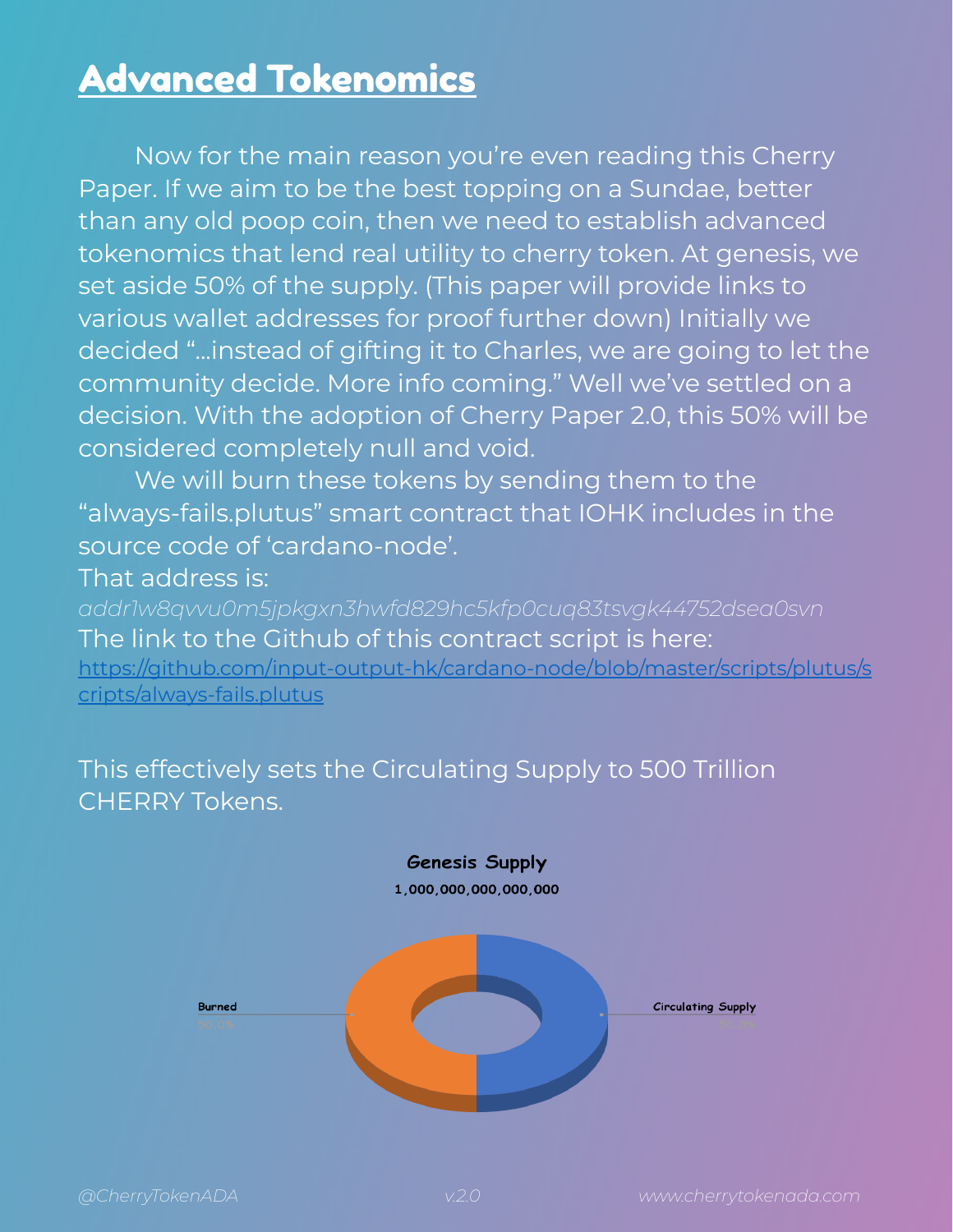Let's discuss how this circulating supply is further broken down.

Initially 40% of this supply (200,000,000,000,000) was still to be determined by the community.

We'd like to propose the following allocation with the adoption of Cherry Paper 2.0.



40% of Supply TBD Allocation 200,000,000,000,000

### With the proposed allocation of 40% here is the final breakdown of Cherry Tokenomics.



**Circulating Supply**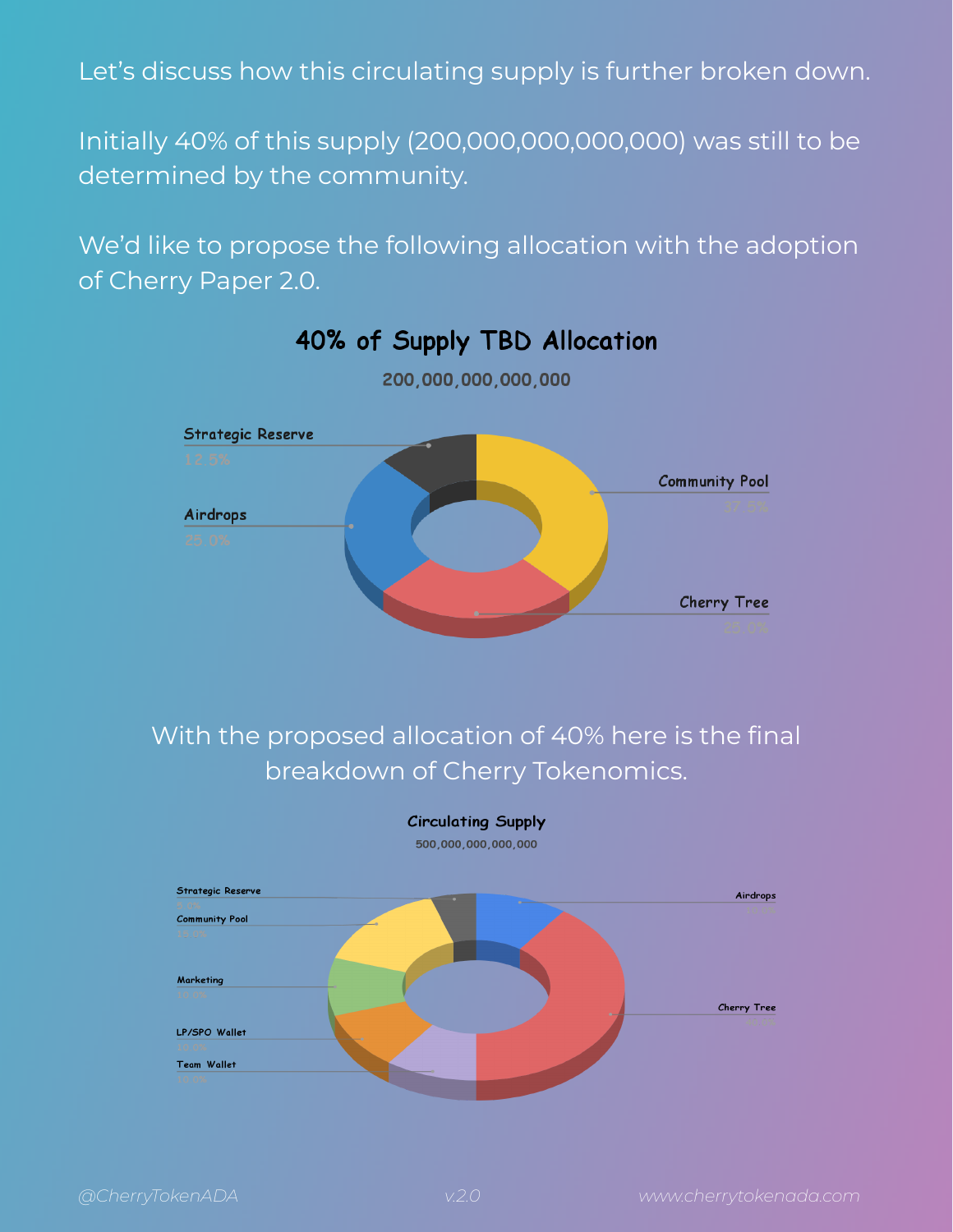### Let's take a moment to discuss each of these categories

**40%** of the circulating supply will be available from the Cherry Tree. The Cherry Tree is Growing! The juicer will drip \$CHERRY tokens, which is our token faucet available on CherryTokenADA.com. With the addition of 50 Trillion more Cherry, halving will be moved up from 75 Trillion to 100 Trillion. The Juicer token distribution amount will halve 3 times. Juicer Rewards will be halved at 100T, 50T, 25T. If you've been around a while, you will know the team occasionally puts a multiplier on The Juicer. This can still happen at the team's discretion at any point before the first or second halving.

10% of the Circulating Supply is to be given away through Airdrops. That's free Cherry at NO COST to the recipients. Liquidity providers will be the first group to receive airdrops. There are plans to airdrop to other groups but there are a few reasons we can't break it down further from here.

1 - Detailing exactly how this supply is airdropped creates opportunities for people to game the airdrops. This is a NO GO.

2 - It costs us ADA to send CHERRY.

We cannot in good faith make a guarantee to our community as to a date and time that airdrops will happen. This is because we don't know the future, and we simply can't guarantee a date we will be able to afford it. The team has spent long hours diligently strategizing the best way to distribute this allocation of cherry. We have a good understanding of how we want to distribute it, we just can't peg any drop to a specific date or group for the 2 reasons mentioned above. The airdrops will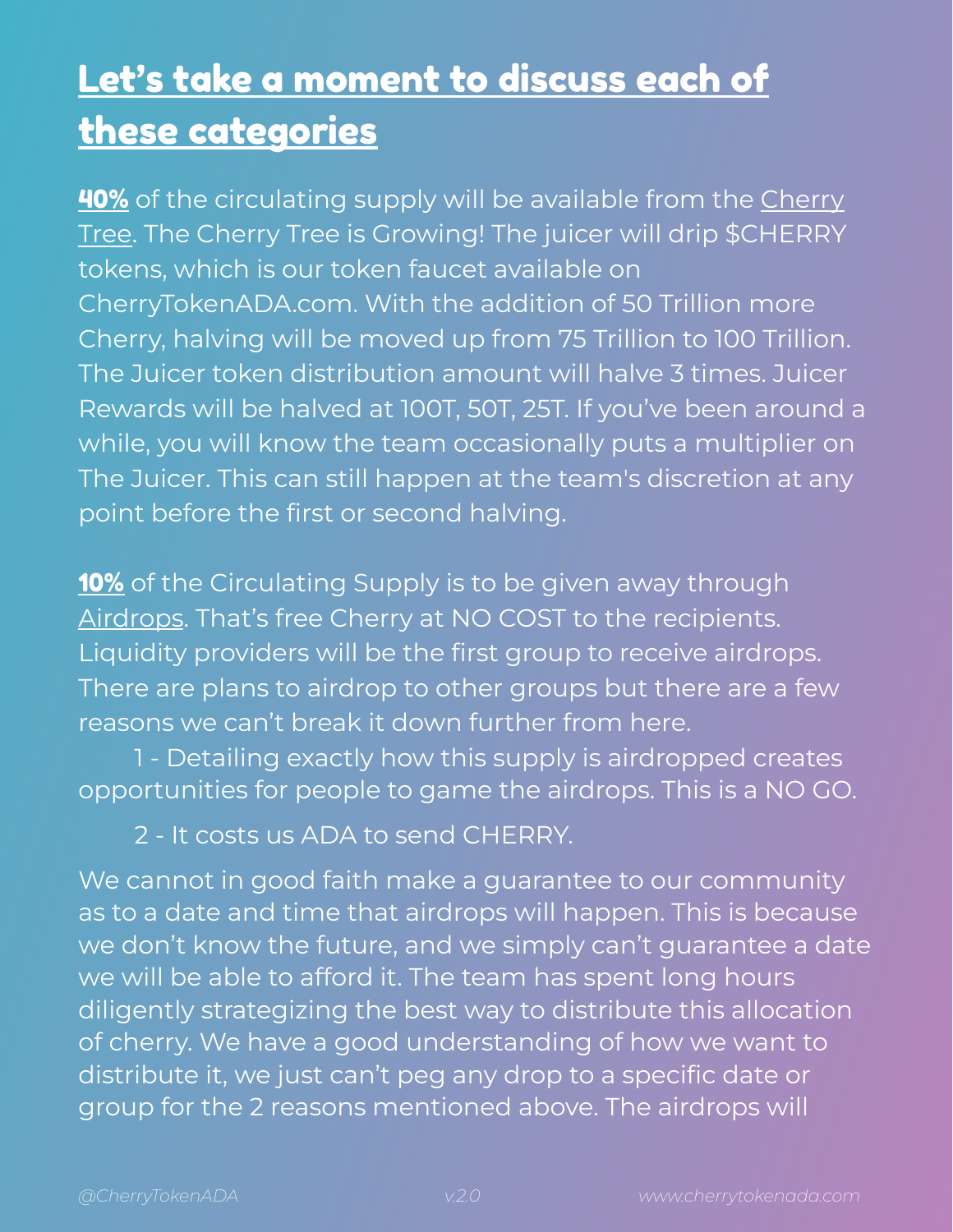happen at the teams discretion but the airdrop funds will be in a wallet whose address is publicly available.

15% of the Circulating Supply will establish a Community Pool. The community will decide through future governance proposals how exactly they want to use this CHERRY. This allocation of CHERRY, belongs to our community (more on governance further down).

10% of the circulating supply will be allocated to Liquidity Pools and SPOs for distribution, this does not mean you can expect a \$CHERRY Pool, but it also does not mean that it is completely out of the question. These funds must be used for adding liquidity on a decentralized exchange or Stake Pool Offerings but they are at the teams discretion and do not require a governance proposal. The only CHERRY to have been sent from this wallet have been for establishing a Liquidity Pool on SundaeSwap and MinSwap. Any further use of these funds will be disclosed to the community in the  $\sharp \bullet \bullet$  spending channel on the official Discord.

10% of the circulating supply will be used for Marketing the sweet tart juicy goodness of our fruit coin. These funds must only be used for marketing purposes, but they are at the teams discretion and do not require a governance proposal. The only CHERRY to have been sent from this wallet have been to Drip Dropz and early Giveaways conducted on Discord and Twitter. Any further use of these funds will be disclosed to the community in the  $\#\stackrel{\bullet}{\bullet}$  spending channel on the official Discord.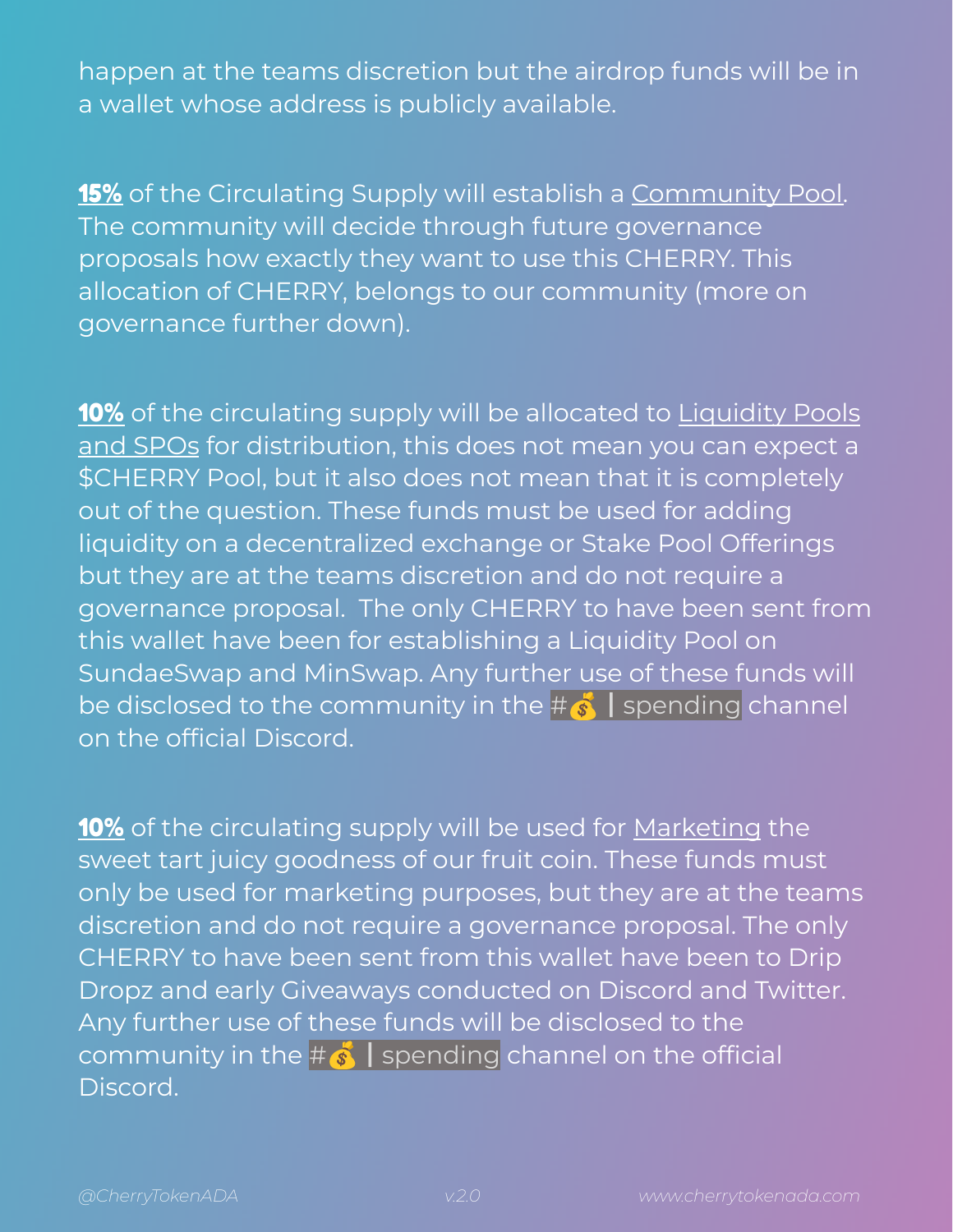10% of the circulating supply has been sent to a wallet that will distribute CHERRY to the core token developers. This distribution will happen once per month for 2 years or a total of 24 months. The vesting schedule is linear in its distribution. The team has no intention of selling and we plan to squeeze every drop of Juice from each \$CHERRY token. We haven't moved a single token since CHERRY's creation from this genesis wallet. Only after CHERRY Paper 2.0's adoption will this vesting schedule begin.

5% of the Circulating Supply will be set aside in a Strategic Reserve. It's impossible to tell the future. This portion is set aside for any situation that may arise where a large quantity of CHERRY would be needed. These funds can only be moved with a passing vote of at least 75% in an official governance proposal.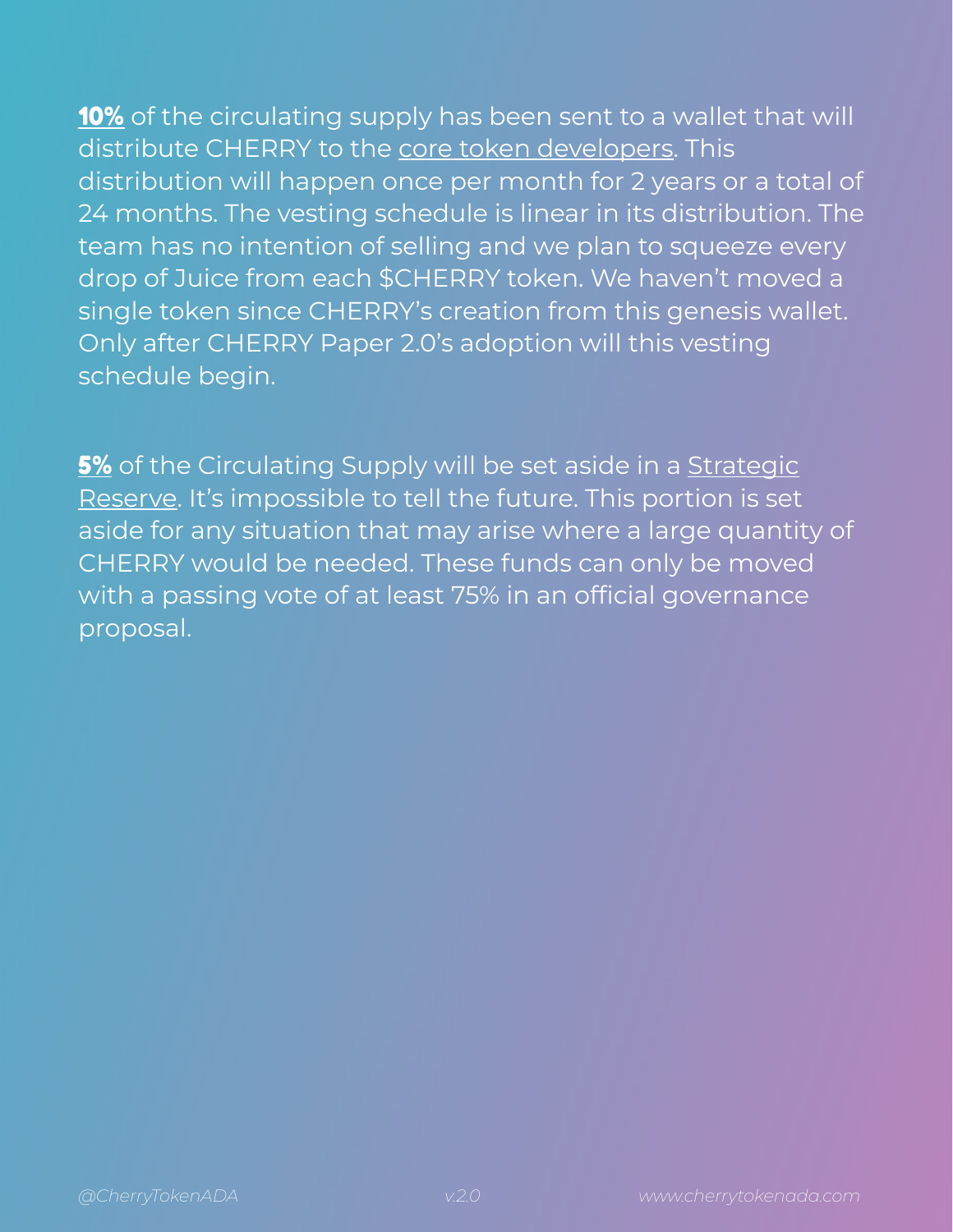### The Juicer

The *Juice*r is our Cherry faucet. This is the main way our users can get new Cherry Tokens! This Cherry is dripped from the Cherry Tree mentioned above. We propose the rewards from the Juicer be permanently doubled from our genesis on adoption of this paper.

| Remaining<br>Supply | <b>Current Status</b><br>(700T) | <b>Next Halving</b><br>(>50T) | <b>Next Halving</b><br>( > 25T) |
|---------------------|---------------------------------|-------------------------------|---------------------------------|
| % Chance            | Amount<br>\$CHERRY              | Amount<br><b>\$CHERRY</b>     | Amount<br>\$CHERRY              |
| $1\%$               | 5,000,000,000                   | 2,500,000,000                 | 1,250,000,000                   |
| 6%                  | 1,000,000,000                   | 500,000,000                   | 250,000,000                     |
| 15 %                | 500,000,000                     | 250,000,000                   | 125,000,000                     |
| 20 %                | 400,000,000                     | 200,000,000                   | 100,000,000                     |
| 40 %                | 300,000,000                     | 125,000,000                   | 62,500,000                      |
| 12%                 | 100,000,000                     | 50,000,000                    | 25,000,000                      |
| 6 %                 | 50,000,000                      | 25,000,000                    | 12,500,000                      |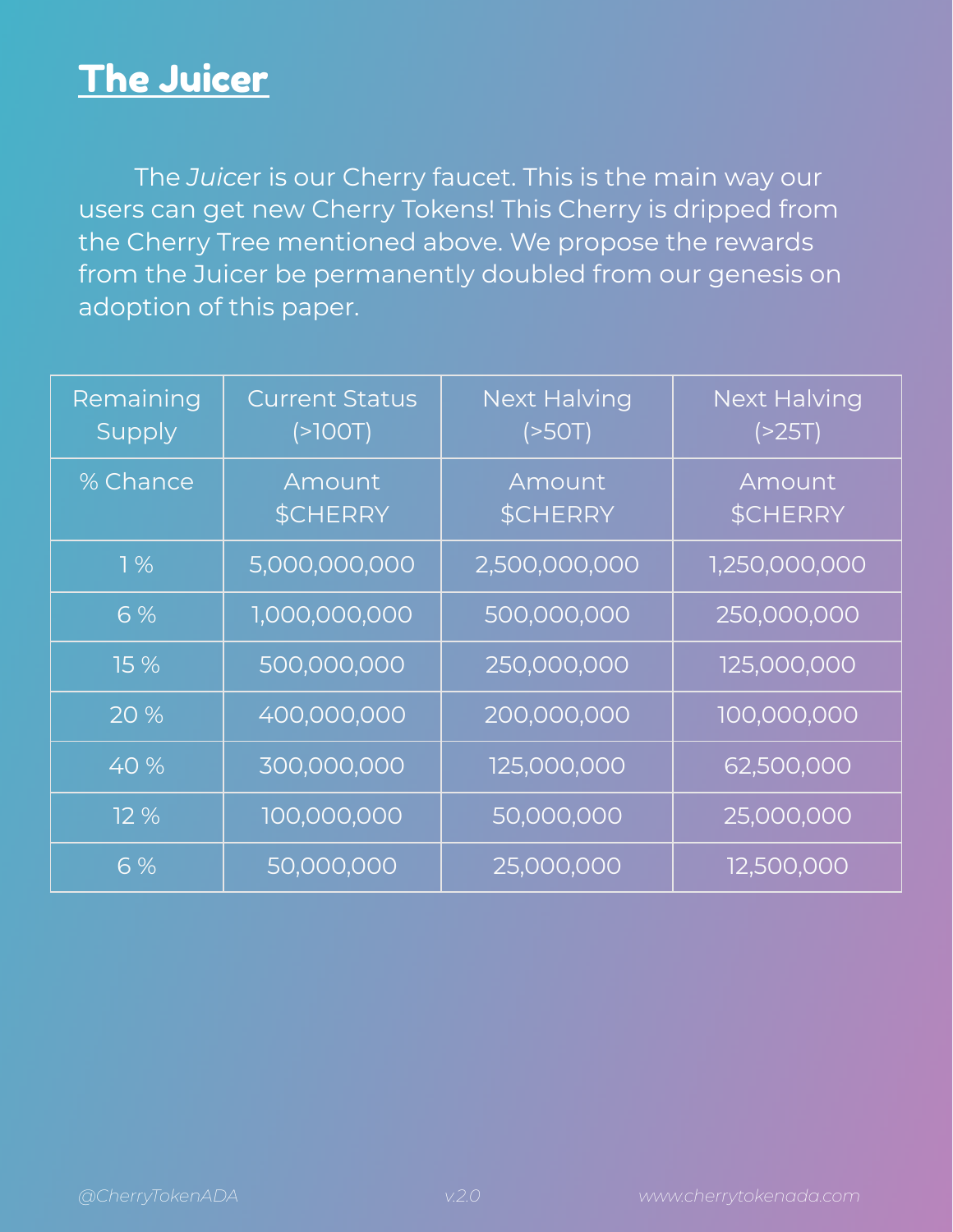### The Treasury

The Juicer is our faucet and squeezes Cherry Tokens from the Cherry Tree. Funds from the Juicer establish the CHERRY Token ADA Treasury.

These funds are at the team's discretion. These funds will be used for establishing liquidity pools, paying for targeted advertising and facilitating future airdrops of CHERRY Token.

The team is entitled to a maximum of 25% of the remaining funds once every 30 days from the date of this paper's adoption. This is to incentivize us to remain working on the project.

Since the advent of CHERRY, we have taken ZERO profit from the work we've put in. We feel it's only fair we are compensated for our work. We're here for the long haul, and we want to bring all of our CHERRY holders along for the ride but we need some motivation to keep at it. A small payday would be nice, not to mention this will in no way affect the current price of cherry or the liquidity providers.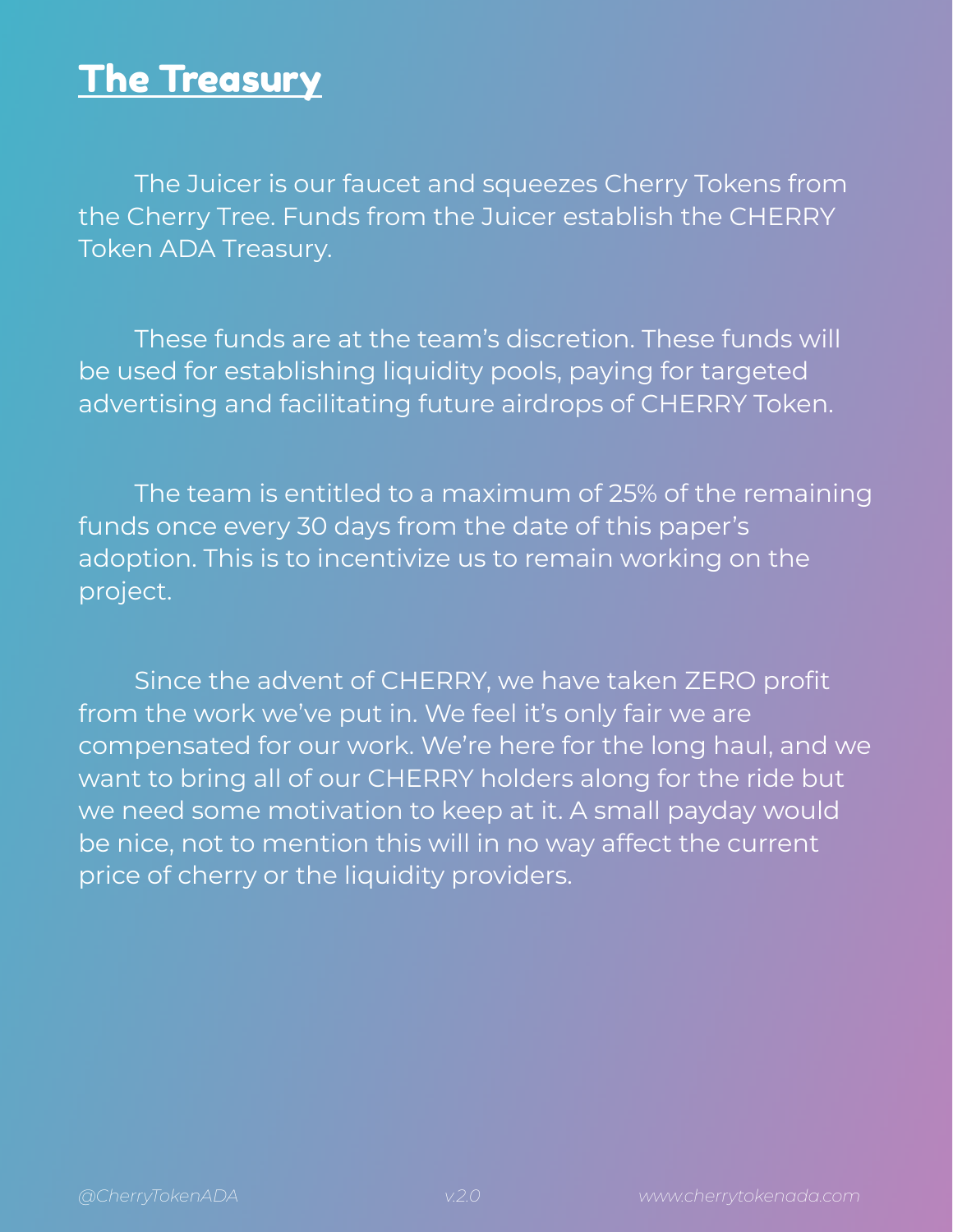### The Discord

In order to fully participate in the CHERRY Token Community, you will need to have a Discord account and join the official Discord server by using this link : <https://discord.com/invite/e3vSN6N6pN>

Discord is what allows us to engage with our community and serves as the hub for official information and governance surrounding CHERRY Token. We've worked tirelessly with NilCode and HAZELnet to test and develop a purpose-built Discord bot that integrates Cardano with Discord.

Users can verify their wallet in the # $V$  | wallet-verification channel. The bot takes a snapshot of verified wallets every 10 minutes to determine the assets that wallet holds. This information is private and not known to anyone. We are then able to give special roles to people based on assets they are holding. With this information, we are able to give special privileges to our biggest supporters. This also means we are able to reward those individuals that provide a crucial foundation for CHERRY, like providing liquidity on a Decentralized Exchange. Please check the Discord for an ever growing and complex list of roles available there.

The Discord is how CHERRY Token's future is governed. There is a section of this paper dedicated to CHERRY governance that explains in detail how governance is carried out.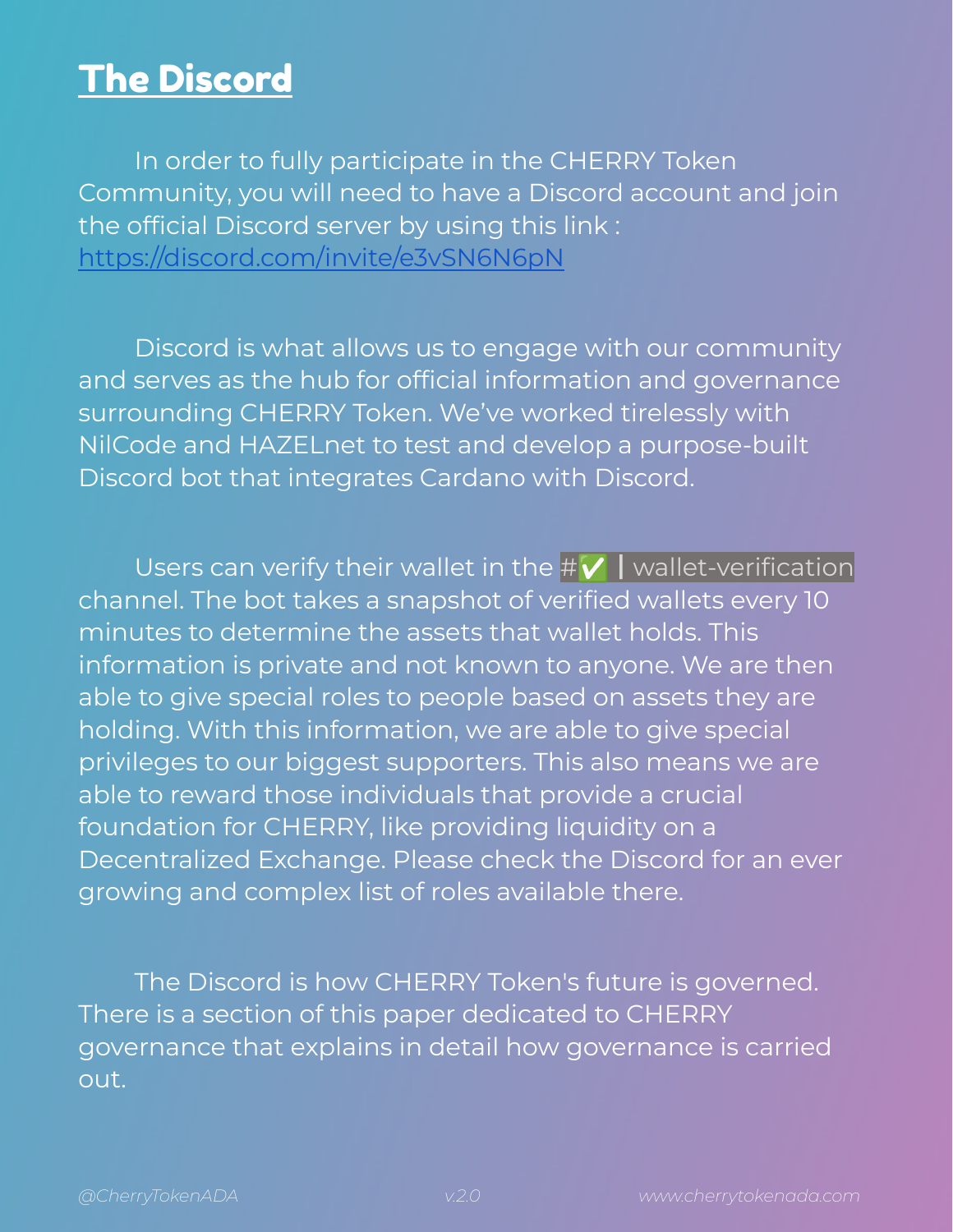The Discord also contains a Support Category. If you need help or have any questions relating to CHERRY Token, help and official contact information can always be found in this category.

Lastly, the Discord aggregates all the most important links related to CHERRY all in one place in the  $\bigcirc$  | official-links channel. It is ALWAYS crucial to use links provided by official channels. Anyone can launch an ad campaign on Google. So be careful when following links that are not provided in official channels and always double check the URL.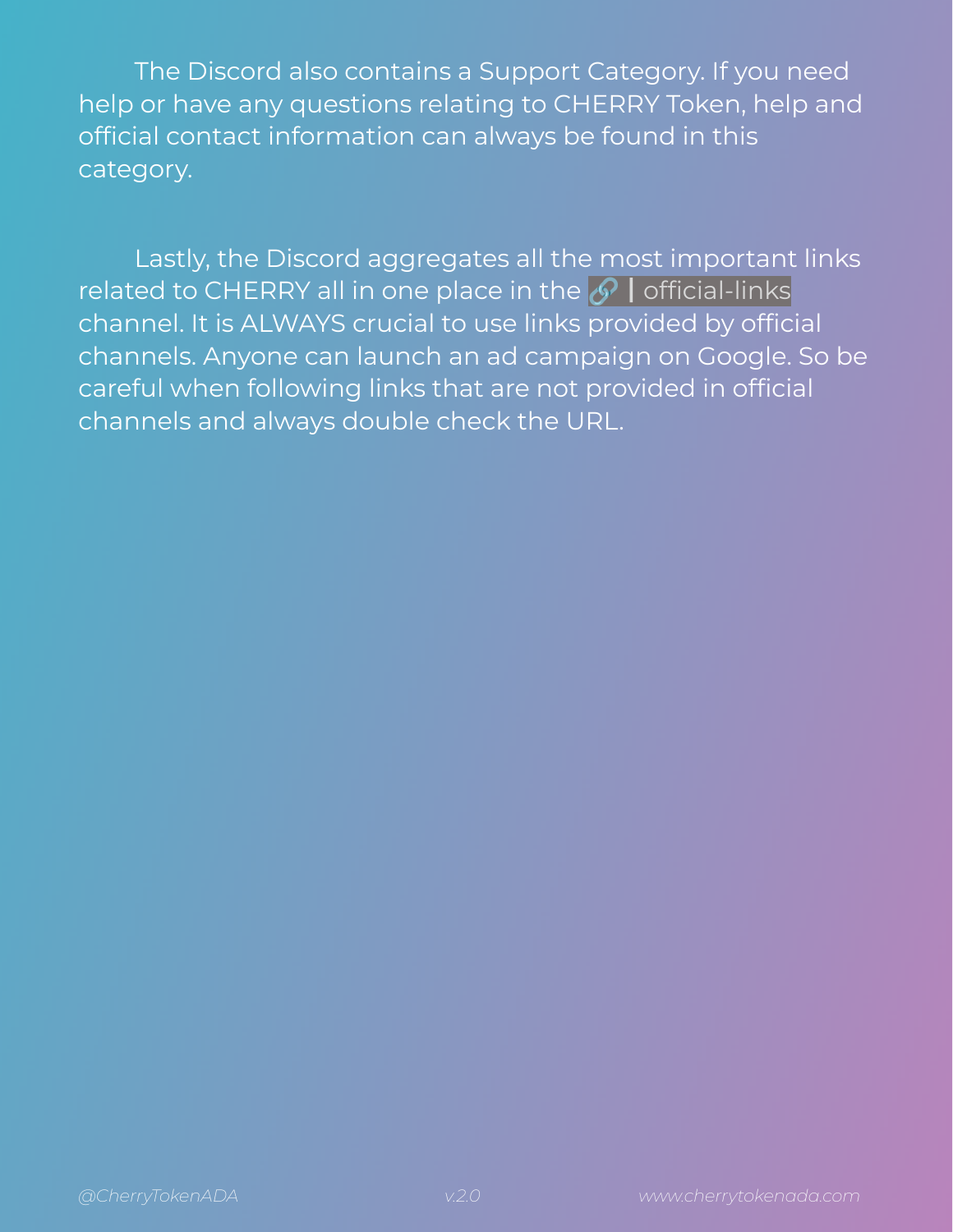### Governance Voting

CHERRY can be used to vote on governance for the future of how Cherry is structured economically. There are many decisions made in this Cherry paper that are subject to changing through the use of a governance poll. These are further detailed in the section on governance below.

### **Governance**

As mentioned in the section above. Official Governance of CHERRY will take place in our Discord Server. This section of the paper will focus on how CHERRY is governed, what values in this paper can be changed through governance, how to make new proposals, and proper formatting for those new proposals. For the community pool to be spent, the community must vote to do so through a governance proposal.

CHERRY utilizes a Discord Bot, developed by NilsCode. NilsCode also operates a stake pool by the name of HAZELnet. You can read more about HAZELnet on their website. https://www.hazelnet.io/ .

Below is a list of values that can be changed:

- Vesting schedule of CHERRY to team members.
- Amount required to make a proposal
- Amount required to move funds from the strategic reserve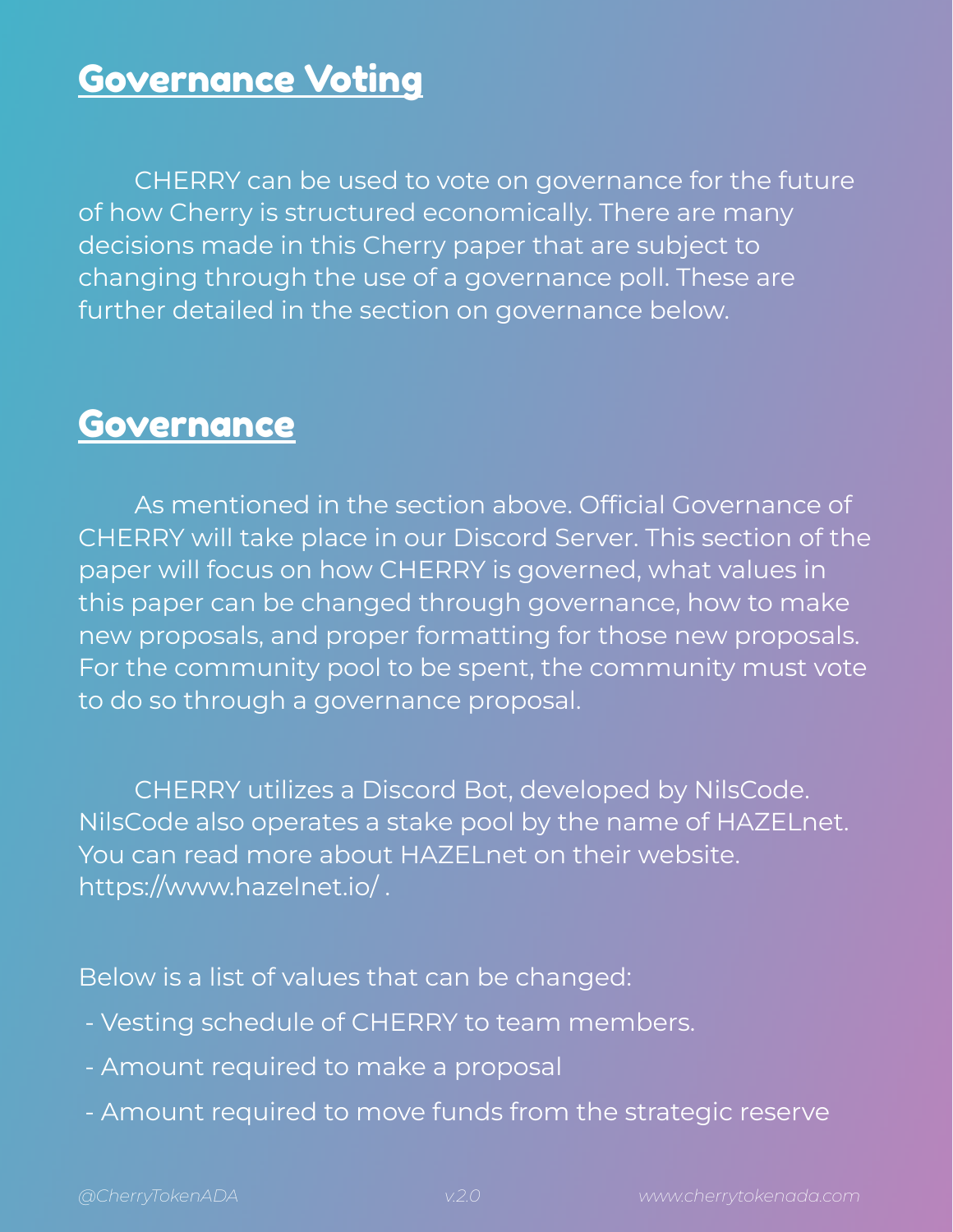- Temporarily limit team spending of treasury or marketing funds

- Length of time for voting on an active proposal

The values listed in this section are not the only values that can be changed. Merely, they are a list of specific values CHERRY Foundation will uphold. The community is welcome to propose any idea not present in this paper but it will be at the team's discretion to uphold any results from a proposal whose intent is to change any aspects not specifically mentioned in this paper.

In order to make a proposal, you must hold at least 500 Billion CHERRY. If you have met the requirement, you should be able to access the  $\#\mathbf{Z}$  draft-proposal channel in the discord. This is the channel you will use to configure the proposal. To draft a Governance Proposal start by typing "/configure-poll add". From there you will set the poll display name. This display name should embody the proposal you are seeking. The proposal should be only answerable with yes, no, and abstain. For the poll name, enter the sequential number of the proposal. Ie. Proposal 1, 2 ,3 … Then you will need to set the time the proposal opens and closes. The open time should be set in the near future. No later than 2 hours and no sooner than 30 minutes. The closing time should be set exactly 1 week from the time the poll opens. Set the required roll as @Cherry Holder. Then set the results to display in the  $\#\mathbf{r}$  | results channel. After you enter all this information you will be asked to enter a description of the proposal. Here you can list any relevant information for the current proposal. After finishing, click "Use this Description" Then type "Yes", "No", "Abstain" as the three poll options. React to the options you just typed with the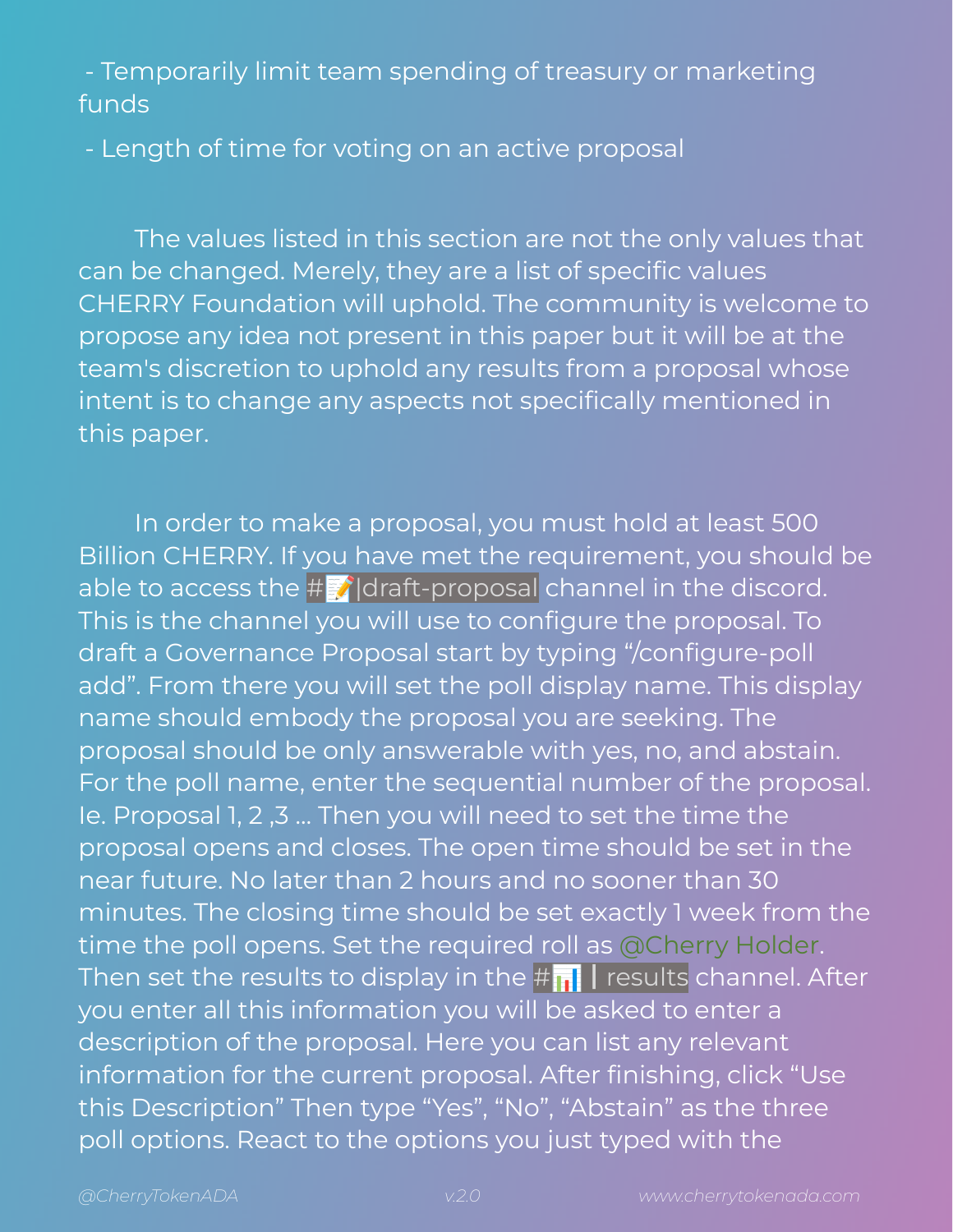corresponding appropriate emoji. When you are done click "Use these options". From the drop down options select: Public, One Option, and Use Weighted Voting. Lastly, click "provide token details" and enter the policy ID of CHERRY Token. This Policy ID can be found in the  $\mathscr O$  | official-links channel. Congratulations, you've drafted your proposal. After you have finished you need to go to the #  $\leftarrow$  | proposal channel, tag the @Governance Role and explain your proposal in detail for the community to see. This should include the start and end time as well.

On the voting side, as explained above, in order to participate you must have the @Cherry Holder role. Your vote is weighted based on how much \$CHERRY you hold in your wallet!

To cast your vote you must go to the #△ I vote channel and start by typing "/vote". From here you must select the current proposal and cast your vote.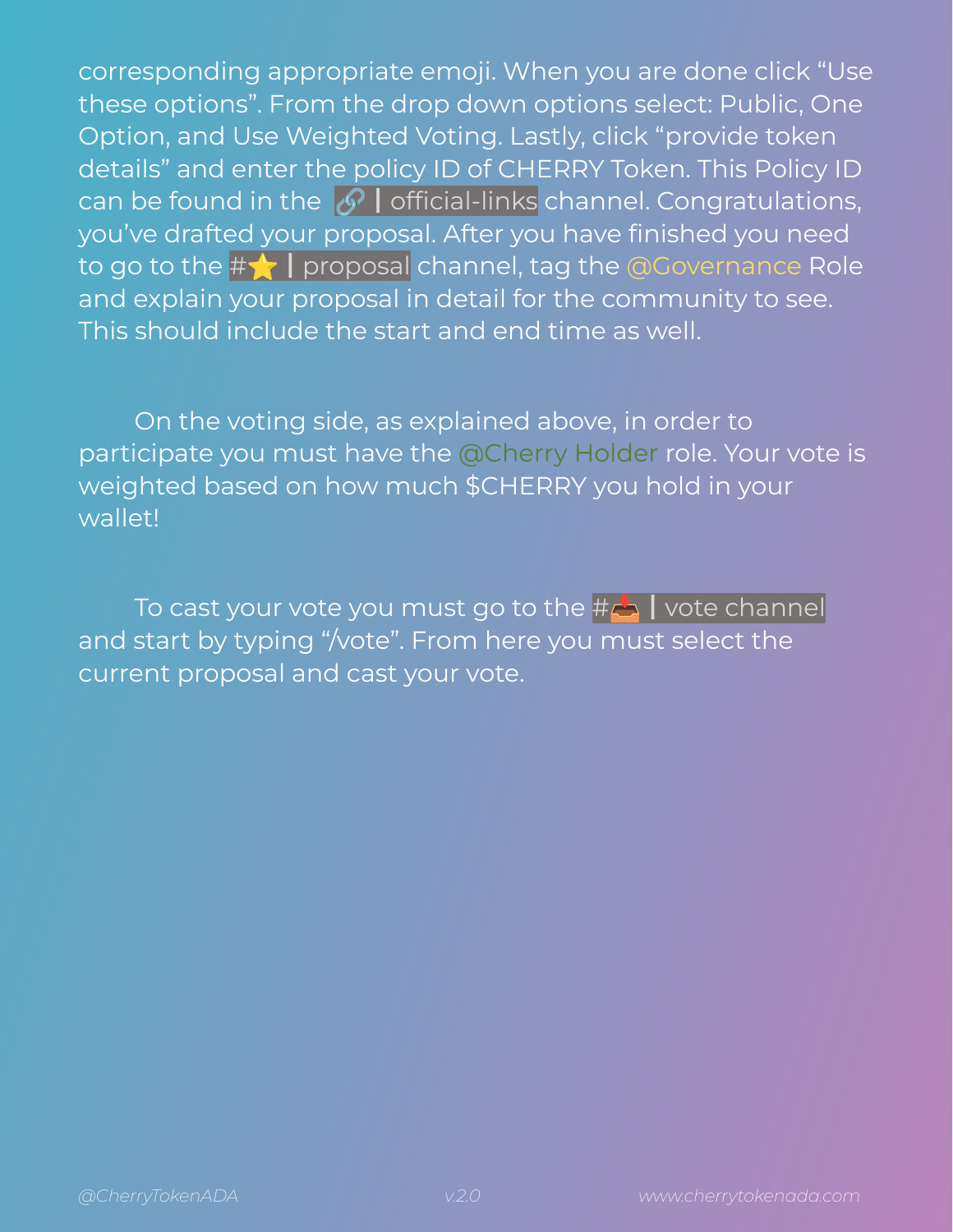### Cherry NFTs

CHERRY NFTs will be dropped soon!

Wen Mint?? TBA

There will be a total of 1337 CHERRY NFTs available. NO MORE WILL EVER BE MINTED. We want to provide the community with an exclusive pfp NFT that is unique for very little cost to our community members.

As a bonus, anyone that holds a CHERRY NFT will be entitled to an airdrop of 1 Billion CHERRY Tokens! The airdrop will commence approximately 2 weeks after all CHERRY NFTs are sold out.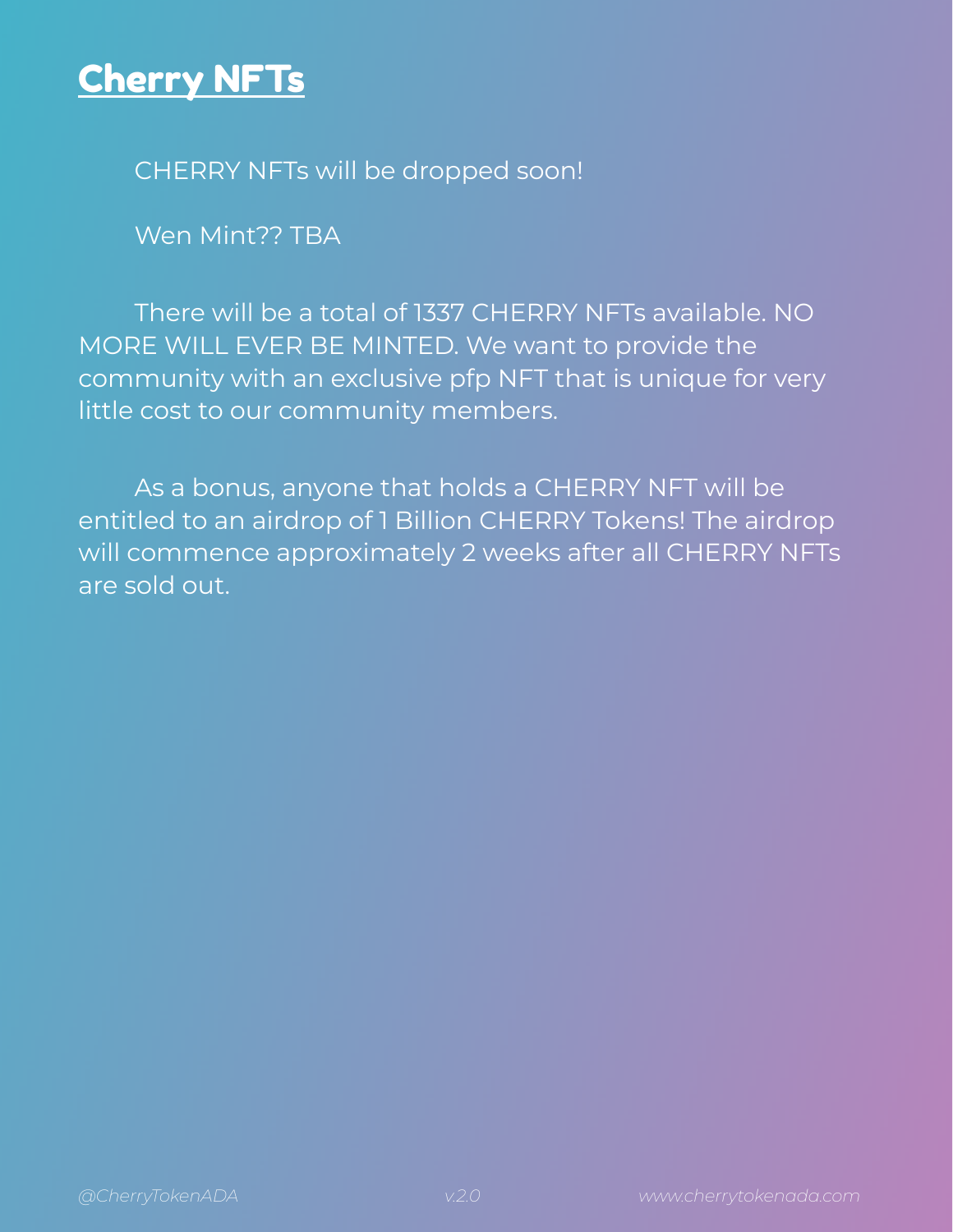### Public wallet addresses

### 50% of Total Supply to be burned

addr1qygaz4du7cwu28hy3lcegk853u6lmunrp9fehy525jxhhrl44qt93 mgnszdzvls327j9w00wks25qdxmagewn07t4ruscj3zz5

#### 40% TBD Wallet

### addr1qxwzgxr3xmucpsg2f9nl4l5utkykz5mkkassjj06xvg27wpys4zyku 5kthzfc9v0mqde7fl4c5zkalgkn46km9lelgas0995ky

#### This Wallet will be split into other wallets accordingly.

- 75,000,000,000,000 will go to a newly created wallet to establish the Community Pool. <New Wallet Address Pending adoption of CHERRY Paper 2.0>
- 50,000,000,000,000 will be moved to the CHERRY Tree.
- 50,000,000,000,000 will go to a newly created wallet. Airdrops will come from this new wallet. <New Wallet Address Pending adoption of CHERRY Paper 2.0>
- 25,000,000,000,000 will stay in this wallet. This wallet will become the Strategic Reserve.

#### CHERRY Tree

#### addr1vywn2pspwmndqp8uz8n85g6xc6rcfzyxe2fh53nkmzrvm4gqv wlzk

#### Marketing Wallet

addr1qxcy825ggevmxc5rx62s4xzykgpkd8xan5ln7snlln2852ne5a6uvc k0n8c8em5zzf7lqtmwzcrnuwv2lrweanc9kkssqn4e4j

#### SPO/LP Wallet

addr1qymqsfxn0zdhy4vyr8gkmux88t7nu0sjlj9qq8gu402ptasd8xgflf gdcdaw472jkuj9wx9rrhju8erz62fdpu7lnc5sf27dzp

#### Team Wallet

addr1q8e4q5n0nqc4wfcamtdvl30c3wdrdwmejfwh84m7jkew0wh6 u7rkndzt5gqcdmvmwkc0xc3s2y4uks7f2s60l47navkst98jc7

#### Treasury Wallet

addr1q9fnhqnqlplhd0lwup730r584fvhegl70q05lwemsxcx6swm80q 4nzysfeeapuqq27fknnae3hdv3dqnq6sa7njprsts3wmqqq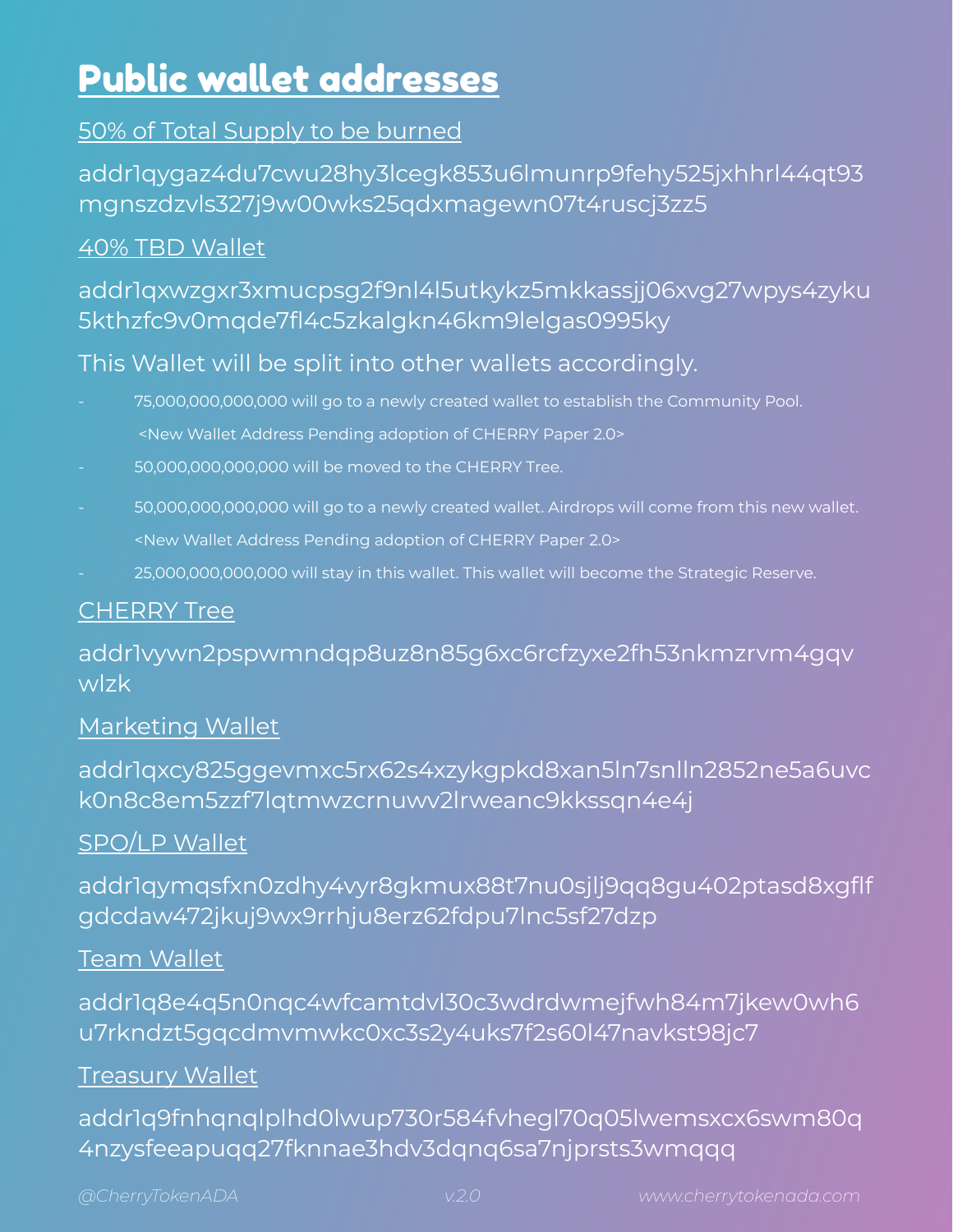

#### **Project Lead –** *Chris Kerr*

Chris works for a Wood Structural Component Manufacturer in Georgia. You can find him at **OceanSlim** on most socials.

https://twitter.com/\_OceanSlim Email: OceanSlim@CherryTokenADA.com

**Developer** – *phrankerCO*

phrankerCO is a full stack developer residing in Colorado USA. You can find him at *phrankerCO* on all socials.

<https://twitter.com/phrankerCO> Email: phrankerCO@CherryTokenADA.com